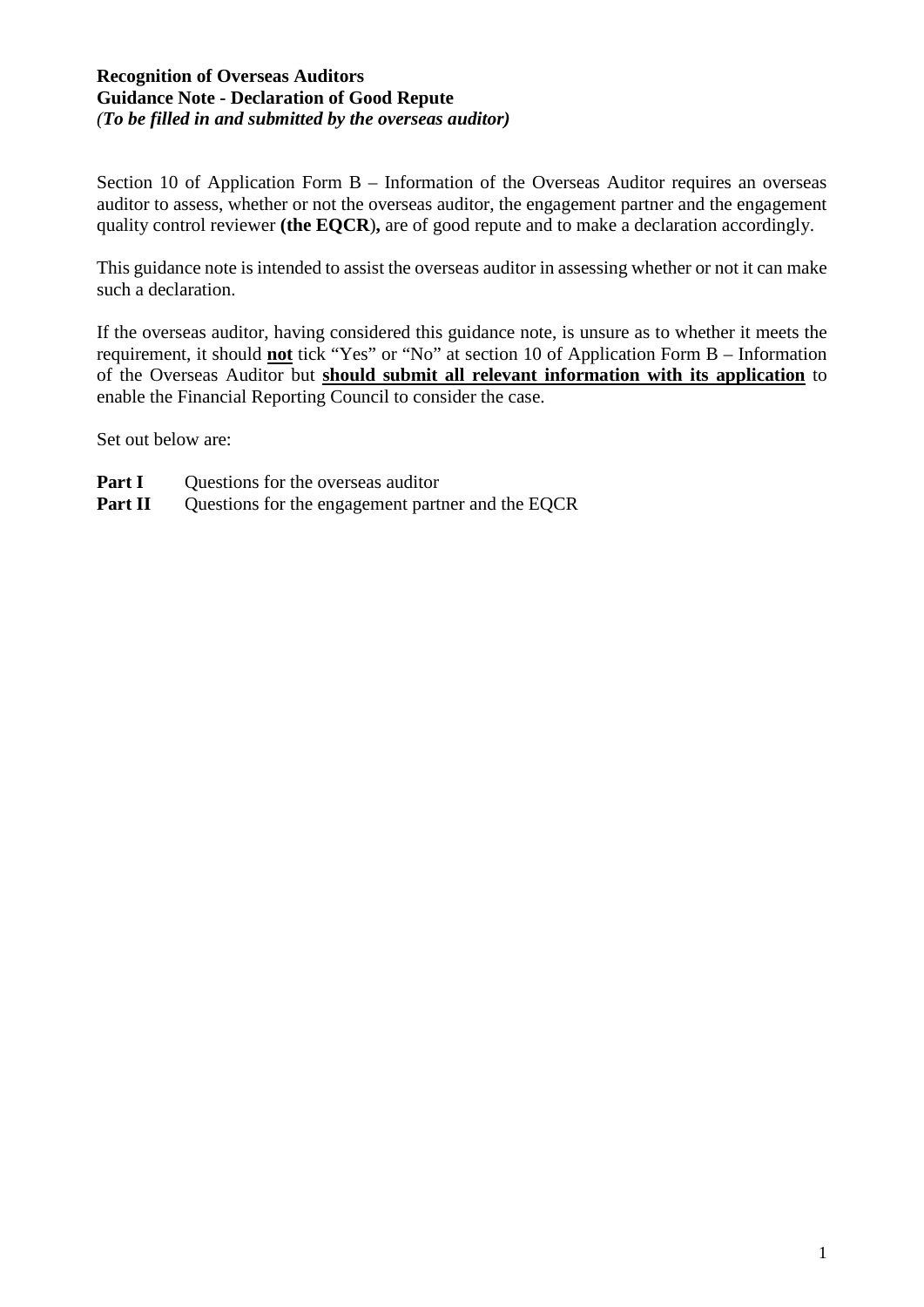### **Recognition of Overseas Auditors Guidance Note - Declaration of Good Repute** *(To be filled in and submitted by the overseas auditor)*

## **Part I Questions for the overseas auditor**

The overseas auditor should ask itself the following questions in order to assess whether it is of good repute.

|                               |                                                                                                                                                                                                                                                                                                                                                                      | Yes | N <sub>0</sub> |  |  |
|-------------------------------|----------------------------------------------------------------------------------------------------------------------------------------------------------------------------------------------------------------------------------------------------------------------------------------------------------------------------------------------------------------------|-----|----------------|--|--|
|                               | <b>Financial integrity and reliability</b>                                                                                                                                                                                                                                                                                                                           |     |                |  |  |
| 1.                            | In the previous five years has the overseas auditor made any<br>compromise or arrangement with its creditors, or otherwise failed to<br>satisfy creditors in full?                                                                                                                                                                                                   |     |                |  |  |
| 2.                            | In the previous five years has the overseas auditor been the subject of<br>any insolvency proceedings?                                                                                                                                                                                                                                                               |     |                |  |  |
| <b>Civil liabilities</b>      |                                                                                                                                                                                                                                                                                                                                                                      |     |                |  |  |
| 3.                            | In the previous five years has the overseas auditor been the subject of<br>any civil action relating to its professional or business activities<br>which resulted in a judgement or finding against it by a court, or a<br>settlement (other than a settlement consisting only of the dismissal of<br>a claim against it and the payment of its costs) being agreed? |     |                |  |  |
| Good reputation and character |                                                                                                                                                                                                                                                                                                                                                                      |     |                |  |  |
| 4.                            | In the previous five years has the overseas auditor been:                                                                                                                                                                                                                                                                                                            |     |                |  |  |
|                               | Convicted by a court of any criminal offence?                                                                                                                                                                                                                                                                                                                        |     |                |  |  |
|                               | Refused or restricted in the right to carry on any trade, business or<br>$\bullet$<br>profession for which a specific licence, registration or other<br>authority is required?                                                                                                                                                                                       |     |                |  |  |
|                               | Refused entry to any professional body or trade association, or<br>$\bullet$<br>decided not to continue with an application?                                                                                                                                                                                                                                         |     |                |  |  |
|                               | Reprimanded, warned about future conduct, disciplined or<br>publicly criticized by any professional or regulatory body?                                                                                                                                                                                                                                              |     |                |  |  |
|                               | Made the subject of a court order at the instigation of any<br>professional or regulatory body                                                                                                                                                                                                                                                                       |     |                |  |  |
|                               | Investigated on allegations of misconduct or malpractice in<br>connection with its professional or business activities which<br>resulted in a formal complaint being proved but no disciplinary<br>order being made?                                                                                                                                                 |     |                |  |  |
| 5.                            | Are you currently undergoing any investigation or disciplinary<br>procedures, as described in question 4 in this document?                                                                                                                                                                                                                                           |     |                |  |  |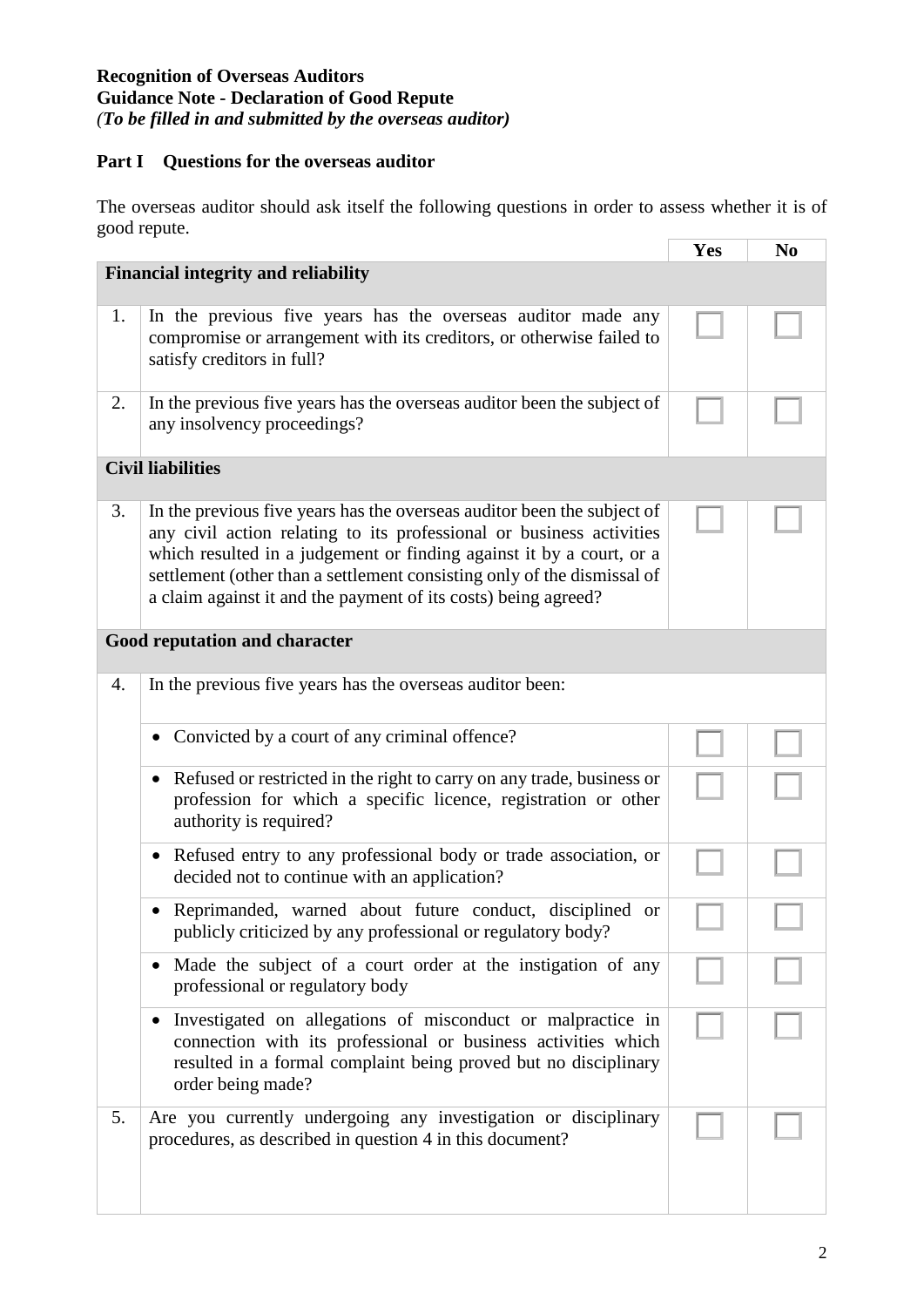### **Recognition of Overseas Auditors Guidance Note - Declaration of Good Repute** *(To be filled in and submitted by the overseas auditor)*

**A 'Yes' response will require further explanation, including but not limited to the details of proceeding, filing date***,* **docket/case number, name and address of court/tribunal and judgement/disciplinary order. Cross refer to where this explanation has been provided, if applicable.**

# **Part II Questions for the engagement partner and the EQCR**

The overseas auditor should ask the engagement partner and the EQCR the following questions in order to assess whether they are of good repute.  $\sqrt{\mathbf{v}_{\alpha s} + \mathbf{N}_{0}}$ 

|                          |                                                                                                                                                                                                                                                                                                                                                                                                          | r es | N0 |  |  |
|--------------------------|----------------------------------------------------------------------------------------------------------------------------------------------------------------------------------------------------------------------------------------------------------------------------------------------------------------------------------------------------------------------------------------------------------|------|----|--|--|
|                          | <b>Financial integrity and reliability</b>                                                                                                                                                                                                                                                                                                                                                               |      |    |  |  |
| 1.                       | In the previous five years has the engagement partner or the EQCR<br>made any compromise arrangements with their creditors or otherwise<br>failed to satisfy creditors in full?                                                                                                                                                                                                                          |      |    |  |  |
| 2.                       | Has the engagement partner or the EQCR ever been declared<br>bankrupt or been the subject of a bankruptcy court order or has a<br>bankruptcy petition ever been served on them?                                                                                                                                                                                                                          |      |    |  |  |
| 3.                       | Has the engagement partner or the EQCR ever signed a trust deed for<br>a creditor, made an assignment for the benefit of creditors, or made<br>any arrangements for the payment of a composition to creditors?                                                                                                                                                                                           |      |    |  |  |
| <b>Civil liabilities</b> |                                                                                                                                                                                                                                                                                                                                                                                                          |      |    |  |  |
| $\overline{4}$ .         | In the previous five years has the engagement partner or the EQCR<br>been the subject of any civil action relating to their professional or<br>business activities which has resulted in a judgement or finding<br>against them by a court, or a settlement (other than a settlement<br>consisting only of the dismissal by consent of a claim against it and<br>the payment of its costs) being agreed? |      |    |  |  |
|                          | Good reputation and character                                                                                                                                                                                                                                                                                                                                                                            |      |    |  |  |
| 5.                       | Has the engagement partner or the EQCR at any time been convicted<br>of any criminal offence?                                                                                                                                                                                                                                                                                                            |      |    |  |  |
|                          | If so, give details of the court which convicted you, the offence, the sentence imposed<br>and date of conviction.                                                                                                                                                                                                                                                                                       |      |    |  |  |
| 6.                       | Has the engagement partner or the EQCR ever been disqualified by a<br>court from being a director, or from acting in the management or<br>conduct of the affairs of any company?                                                                                                                                                                                                                         |      |    |  |  |